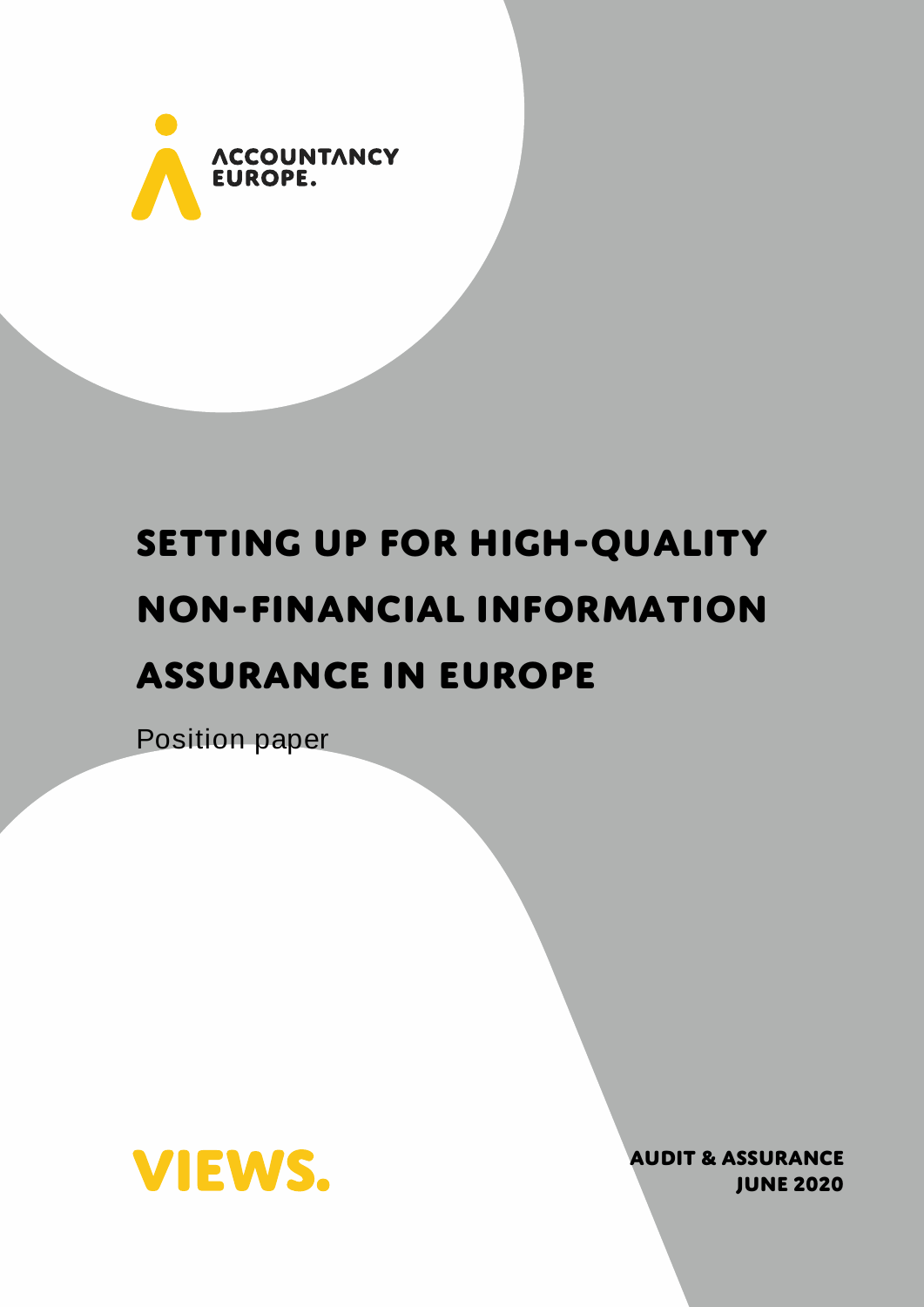## **Highlights**

Non-financial information (NFI) is vital for companies and stakeholders to make sound business decisions. It makes environmental, social and governance impacts transparent to support moving to more sustainable economies.

As the importance of NFI is growing, stakeholders also need to know if the information can be trusted. Independent, external assurance enhances the reported NFI's reliability, strengthens confidence in markets and contributes to the global sustainable finance objectives.

This publication explores three conditions to develop and ensure high-quality NFI assurance:

- 1. EU regulatory framework mandating assurance
- 2. professional standards applicable to all assurance service providers
- 3. public oversight of assurance service providers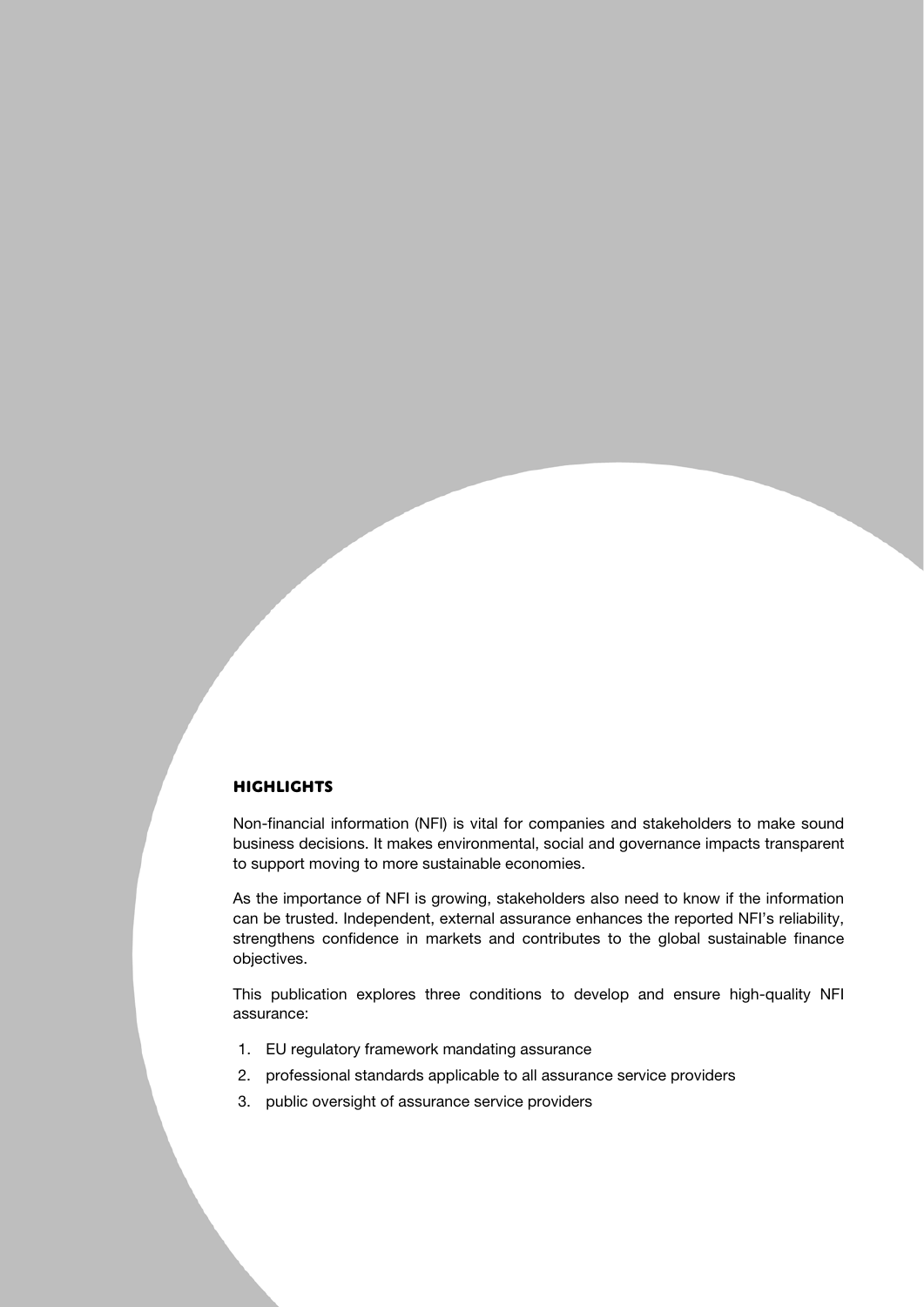# **Introduction**

The European Commission (EC) is revising<sup>[1](#page-2-0)</sup> the Non-Financial Reporting Directive [2](#page-2-1)014/95/EU<sup>2</sup> (NFRD) to improve disclosures on non-financial information (NFI) by companies and financial institutions.

To do so, the EC is exploring different policy options to enhance NFI reporting and assurance thereon at European Union (EU) level. In this publication, we aim to inform the policy debate about how independent external assurance (hereafter 'assurance') on NFI could be addressed within the NFRD. We also highlight the necessary conditions to achieve high-quality assurance.

NFI is increasingly important for business decisions. It helps to inform stakeholders in the financial markets in their investment decision-making towards a sustainable economy and provides transparency on the impacts of companies' environmental, social and governance (ESG) performance.

Such information therefore needs to be comparable among companies in terms of definitions, but also in terms of quality, reliability and relevance. As the importance of NFI is growing, assurance is necessary to enhance the information credibility and should become part of the mechanism to support the ambition to transition to a sustainable economy.

To set appropriate conditions for assurance, the reported information has to be verifiable:

- with appropriate subject matter and suitable reporting criteria. The reporting criteria suitability is key as it serves as a point of reference to evaluate the subject matter. This may be a commonly used reporting framework, a standard or a regulation that should provide clear definitions. Suitable criteria exhibit the following characteristics: relevance, completeness, reliability, neutrality and understandability<sup>[3](#page-2-2)</sup>.
- **ultrapter with effective and properly managed internal processes and controls.** That way, the reporting entity is confident about the quality of the data reported and able to provide appropriate evidence. Currently, companies do not always have mature systems and processes in place to collect and report accurate NFI data.

Effective internal processes and controls, however, are not sufficient to make NFI comparable, relevant and reliable. Assurance by an independent external assurance service provider (hereafter 'assurance service provider') is necessary to ensure that NFI reporting is at a high-quality level.

# **conditions for high-quality assurance on NFI**

For assurance to be provided at high-quality level, the following conditions need to be fulfilled:

- 1. EU regulatory framework mandating assurance
- 2. professional standards applicable to all assurance service providers<sup>[4](#page-2-3)</sup>
- 3. public oversight of assurance service providers

These conditions are further explained below.

<https://www.ifac.org/system/files/publications/files/IAASB-2018-HB-Vol-3.pdf>

<span id="page-2-0"></span><sup>&</sup>lt;sup>1</sup> European Commission (2019), the European Green Deal, see[: https://eur-lex.europa.eu/legal](https://eur-lex.europa.eu/legal-content/EN/TXT/?qid=1576150542719&uri=COM%3A2019%3A640%3AFIN)[content/EN/TXT/?qid=1576150542719&uri=COM%3A2019%3A640%3AFIN](https://eur-lex.europa.eu/legal-content/EN/TXT/?qid=1576150542719&uri=COM%3A2019%3A640%3AFIN)

<span id="page-2-1"></span><sup>2</sup> Directive 2014/95/EU of the European Parliament and of the Council of 22 October 2014, amending Directive 2013/34/EU as regards disclosure of non-financial and diversity information by certain large undertakings and groups, see: [https://eur](https://eur-lex.europa.eu/legal-content/EN/TXT/PDF/?uri=CELEX:32014L0095&from=EN)[lex.europa.eu/legal-content/EN/TXT/PDF/?uri=CELEX:32014L0095&from=EN](https://eur-lex.europa.eu/legal-content/EN/TXT/PDF/?uri=CELEX:32014L0095&from=EN)

<span id="page-2-2"></span><sup>&</sup>lt;sup>3</sup> The International Auditing and Assurance Standards Board (2018), Supplement to the Handbook of International Quality Control, Auditing Review, Other Assurance, and Related Services Pronouncements, see:

<span id="page-2-3"></span><sup>4</sup> Any assurance service provider, being the statutory auditor, another independent practitioner working in an accountancy firm, or another service provider.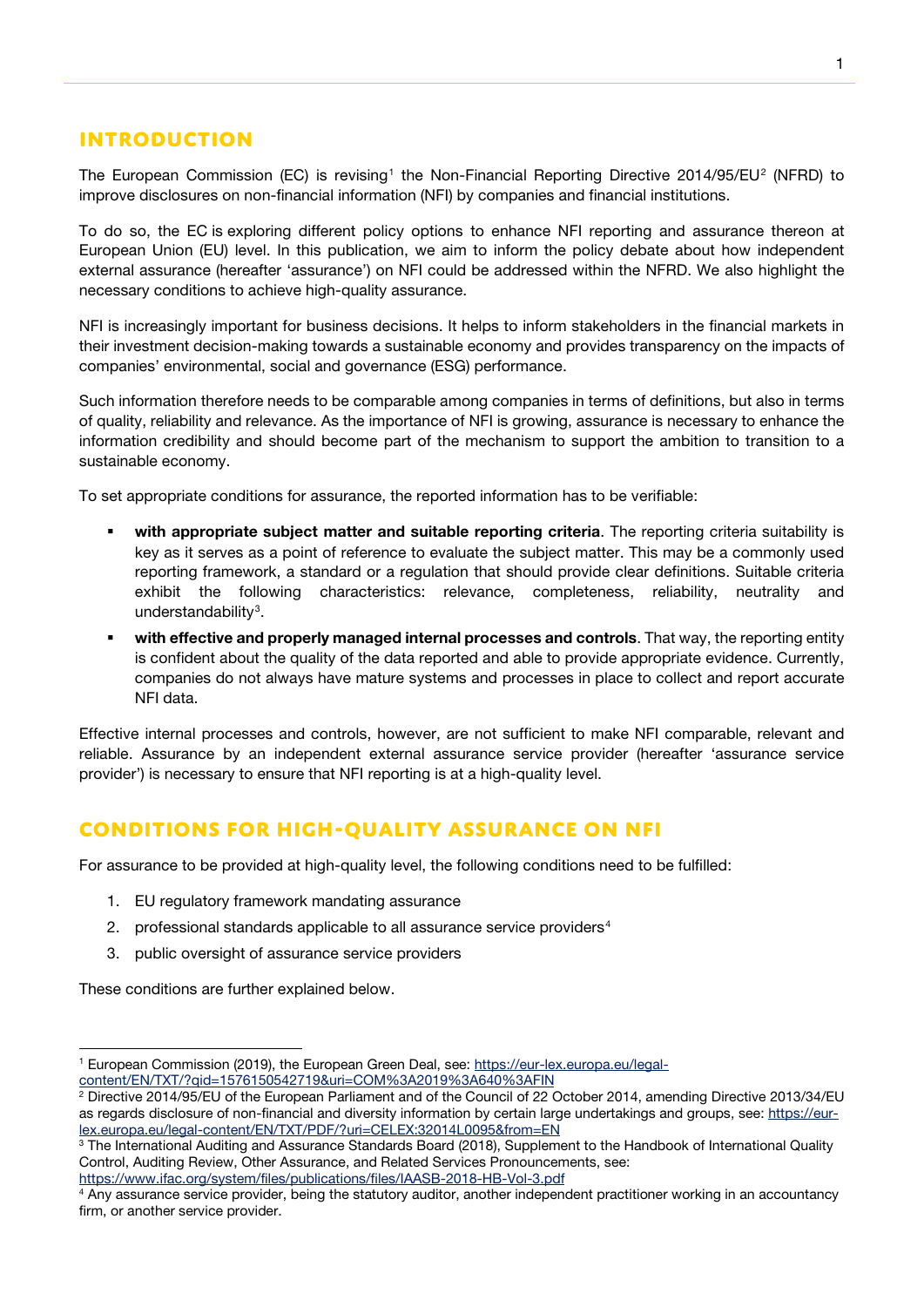#### **EU regulatory framework mandating assurance**

The NFRD has been a significant legislative initiative to promote consistent non-financial reporting in the EU. There are, however, still challenges to be addressed to enhance NFI reporting. We support the EC's current efforts to strengthen the legislative requirements to achieve European and ultimately global sustainable finance objectives. To bring NFI reporting to its full potential, it is key to deal with the following aspects on assurance.

# **Mandatory Independent external assurance**

Given the importance of NFI to investors and other stakeholders, the EU regulatory framework should mandate assurance at EU level. If the scope of the NFRD is expanded to all public interest entities and large non-listed companies as supported in our response to the consultation on the revision of the NFRD, assurance requirements should also be applicable to these companies.

Assurance engagements provide stakeholders with confidence in the information reported. The professional standard used for assurance engagements defines an assurance engagement as *an engagement in which a practitioner aims to obtain sufficient appropriate evidence in order to express a conclusion designed to enhance the degree of confidence to the intended users*. [5](#page-3-0) Also, assurance service providers can provide insights into additional matters which are not significant to affect the assurance conclusion, but that may be useful to the management<sup>[6](#page-3-1)</sup>.

The assurance service provider – being the statutory auditor, another independent practitioner working in an accountancy firm, or another service provider – should abide by specific principles and requirements to ensure the quality of the service provided. This is further discussed under the section on professional standards.

## **Clear Level of assurance**

## Two types of assurance levels: limited or reasonable

In a reasonable assurance engagement, the assurance service provider obtains sufficient appropriate evidence to reduce the risk of a material misstatement of the subject matter information to an acceptably low level. The work effort in this type of engagement entails extensive procedures that include consideration of the reporting entity's controls, and substantive testing. Reasonable assurance is the same type of assurance as the one required in an audit of financial statements where the auditor expresses a positive opinion on whether the financial statements give a true and fair view in accordance with the applicable reporting framework.

In a limited assurance engagement, the work effort is not equivalent: the assurance service provider performs different and fewer tests than those required in a reasonable assurance engagement. A limited assurance engagement primarily focuses on inquiry, observation and analytical procedures, although it also involves a level of substantive testing over metrics. Limited assurance is the type of engagement where the practitioner expresses a negative opinion on the fact that, based on the procedures performed and evidence obtained, nothing has come to their attention that the subject matter information is materially misstated.

#### Level of assurance within the NFRD

Ultimately, the level of assurance on NFI should not be different to that on financial information. This is not only due to the importance of NFI to stakeholders, but also because of its connectivity to financial information. That is why the EU regulatory framework should set reasonable assurance as an end-goal to be achieved, for example, over a period of three to five years.

<span id="page-3-0"></span><sup>5</sup> The International Standard on Assurance Engagements (ISAE) 3000 Revised, Assurance Engagements other than audits or reviews of historical financial information , see:

<https://www.ifac.org/system/files/publications/files/ISAE%203000%20Revised%20-%20for%20IAASB.pdf> <sup>6</sup> World Business Council for Sustainable Development (WBCSD) and the Institute of Chartered Accountants in England

<span id="page-3-1"></span>and Wales (ICAEW) (2019), ICAEW Buyer's guide, see[: https://www.wbcsd.org/Programs/Redefining-Value/External-](https://www.wbcsd.org/Programs/Redefining-Value/External-Disclosure/Assurance-Internal-Controls/Resources/A-buyer-s-guide-to-assurance-on-non-financial-information)[Disclosure/Assurance-Internal-Controls/Resources/A-buyer-s-guide-to-assurance-on-non-financial-information](https://www.wbcsd.org/Programs/Redefining-Value/External-Disclosure/Assurance-Internal-Controls/Resources/A-buyer-s-guide-to-assurance-on-non-financial-information)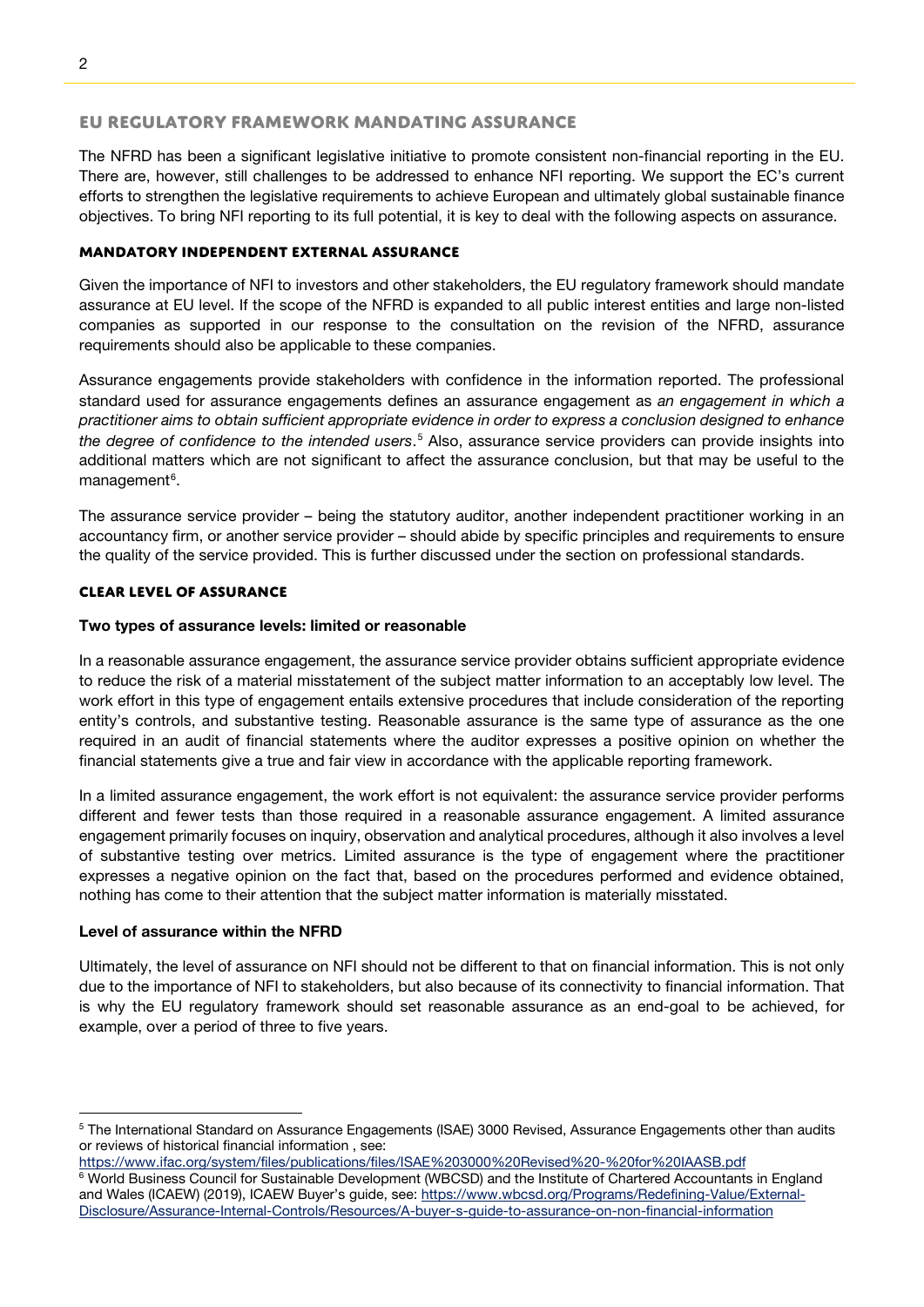It is important to consider the development of NFI reporting by companies. While the reporting practice is rapidly evolving, it has not yet reached its desired maturity level<sup>[7](#page-4-0)</sup>. We think that this transition period of three to five years would be useful to less mature companies included in the scope of the NFRD so that they have sufficient time to develop their NFI reporting processes. Other companies with more mature processes might already be ready for reasonable assurance so that financial and non-financial information can be trusted at the same level. Regardless of the level of the assurance provided, robust examination procedures are key features of the assurance methodology which are of greatest value to users.

The assurance report, mostly prepared in accordance with the International Standard on Assurance Engagements (ISAE) 3000<sup>[8](#page-4-1)</sup> Revised, has been instrumental in fostering trust between preparers and users. In some engagements, the International Standard on Assurance Engagements on Greenhouse Gas Statements (ISAE 3410) will also be applicable.

# **precise subject matter of an assurance engagement**

The subject matter of assurance should be clearly defined at EU level. Any assurance engagement, whether it aims at providing a reasonable or limited assurance, needs a clearly identified subject matter to be assessed. The selected subject matter for the assurance engagement should be core to the company's strategy, its business model and what drives the value created within the company. A major challenge for NFI reporting is to clearly define the intended users and their needs and then determine the assurance service accordingly.

Currently, assurance is commonly provided on the following subject matters:

- compliance with reporting criteria
- relevance of the non-financial matters and materiality of the risks that are disclosed
- reliability of the quantitative indicators and qualitative outcomes (all of them or a selection)
- fairness, balance and understandability of the reported qualitative information on strategy, governance, risk management, policies (and the reality of their deployment) and the forward-looking information
- quality and robustness of the internal controls and data collecting processes, where appropriate
- consistency of indicators published with material issues and risks identified
- effectiveness of the reporting entity's policies in relation to the matters covered by the NFRD

Precise subject matters, related assurance standards defining the work effort, and transparent reporting by the assurance provider are essential. Clear definitions in regulatory requirements on assurance will be key. The terms used in the EU legislation and their definitions should be aligned with the concepts used in professional standards. For example, terms such as 'check', and 'verify' which are used in the NFRD bring confusion in practical application as these terms are not defined in professional standards.

# **Professional standards applicable to all assurance service providers**

To enhance the relevance and reliability of NFI, the assurance service provider – being the statutory auditor, another independent practitioner working in an accountancy firm, or another service provider – should be required to apply international professional standards designed to conduct assurance engagements. Applying widely accepted and recognised standards means that an assurance service provider is bound by measures designed to ensure assurance engagements of an equivalent quality.

 $7$  Alliance for Corporate Transparency (2019), Report on Companies Sustainability reporting, see:

<span id="page-4-0"></span>[https://www.allianceforcorporatetransparency.org/assets/2019\\_Research\\_Report%20\\_Alliance\\_for\\_Corporate\\_Transparen](https://www.allianceforcorporatetransparency.org/assets/2019_Research_Report%20_Alliance_for_Corporate_Transparency-7d9802a0c18c9f13017d686481bd2d6c6886fea6d9e9c7a5c3cfafea8a48b1c7.pdf) [cy-7d9802a0c18c9f13017d686481bd2d6c6886fea6d9e9c7a5c3cfafea8a48b1c7.pdf](https://www.allianceforcorporatetransparency.org/assets/2019_Research_Report%20_Alliance_for_Corporate_Transparency-7d9802a0c18c9f13017d686481bd2d6c6886fea6d9e9c7a5c3cfafea8a48b1c7.pdf)

<span id="page-4-1"></span><sup>&</sup>lt;sup>8</sup> The International Standard on Assurance Engagements (ISAE) 3000 Revised, Assurance Engagements Other than Audits or Reviews of Historical Financial Information, [https://www.ifac.org/system/files/publications/files/ISAE%203000%20Revised%20-](https://www.ifac.org/system/files/publications/files/ISAE%203000%20Revised%20-%20for%20IAASB.pdf) [%20for%20IAASB.pdf](https://www.ifac.org/system/files/publications/files/ISAE%203000%20Revised%20-%20for%20IAASB.pdf)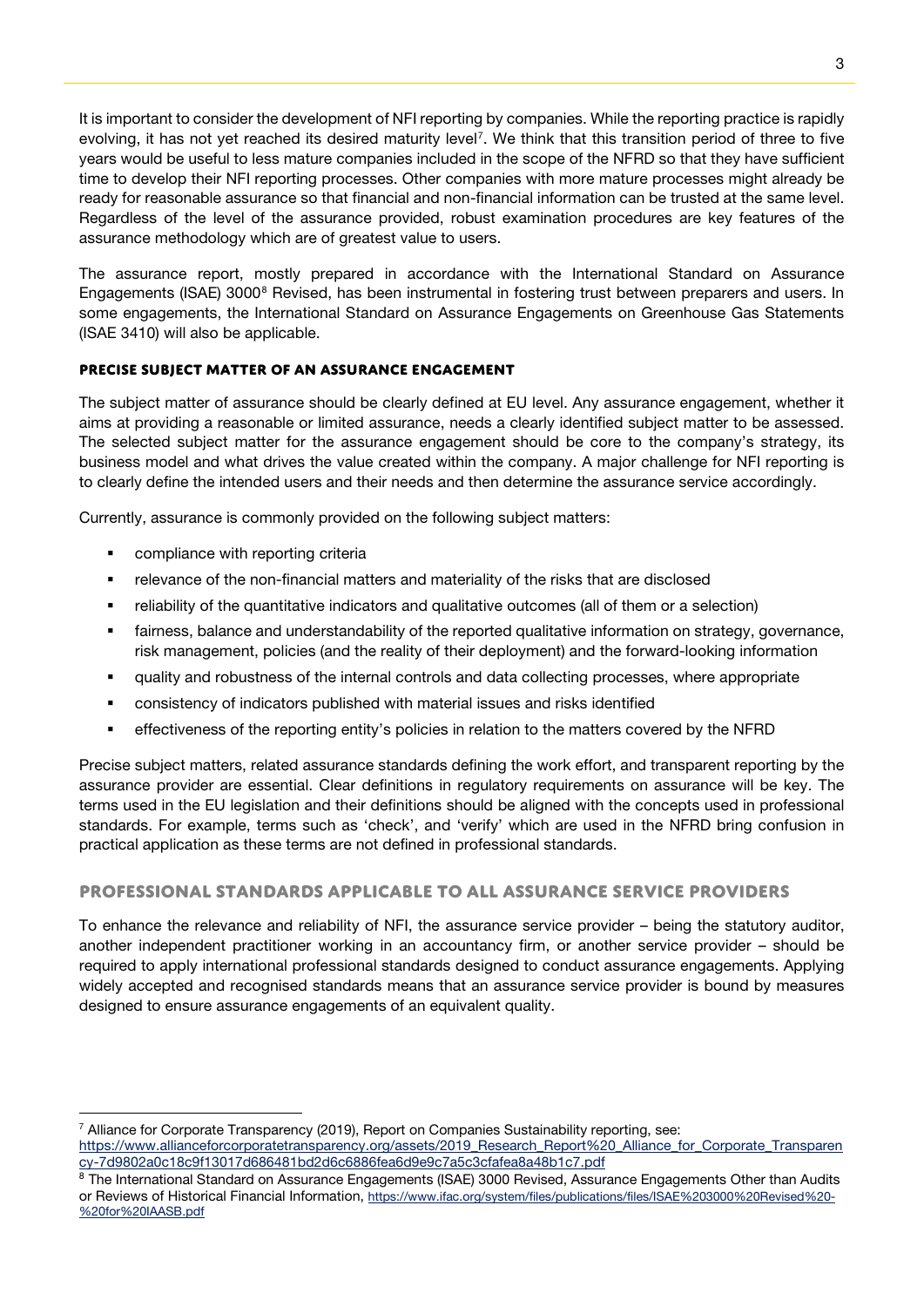The international professional standards for assurance engagements cover:

- **•** competence
- quality management
- ethical requirements, including independence

Today, the commonly used standard for assurance engagements on NFI is the International Standard on Assurance (ISAE) 3000 Revised, Assurance Engagements Other than Audits or Reviews of Historical Financial Information. When appropriate, practitioners use national equivalent standards (which are based on ISAE 3000). ISAE 3000 is mainly used by the accountancy profession, but other assurance service providers can also apply this standard.

The International Auditing and Assurance Standards Board (IAASB) is currently developing non-authoritative guidance to assist practitioners in conducting assurance engagements on extended external reporting, including NFI. This upcoming guidance is necessary and helpful. However, we envision that subject-matter specific standards will need to be developed, when appropriate, as NFI reporting practice is still emerging.

# **Competence**

Providing NFI assurance services requires a high level of knowledge in, and practical experience with, a broad range of matters. These include environmental and societal issues, human resources management processes and reporting, corporate governance, risk management and audit processes. Depending on the circumstances of the engagement, knowledge in the areas of IT, tax and finance may also be relevant.

Assurance service providers have to be able to assess the business as a whole. Therefore, they must have a sufficient understanding of the reporting entity's sector, its strategy and governance as well as economic conditions in its operating environment. This understanding is key to be able to integrate opinions of other experts working on the engagement team and form a comprehensive opinion. The opinion will be formed based on evaluation of the effectiveness of internal control and performing other procedures and appropriate methods of review described in professional standards.

It is important to involve experts to ensure a diverse skill base to deliver quality services and to meet business needs. The multidisciplinary model is a reliable mechanism to develop skills and expertise. The accountancy profession has a long-standing experience in involving experts with relevant expertise in engineering and scientific fields, corporate social responsibility or with other key skills.

Equally, the accountancy profession has the necessary assurance skillset due to their long-standing experience in financial audit and extensive experience in, not only evaluating the systems and processes in place, but also in providing confidence in their output. That is key given the necessity to improve the connectivity of financial and non-financial information.

High-level education is necessary for experts as they start their professional career, but assurance service providers have to continue developing their competences on an ongoing basis through continuing professional development.

# **Quality management**

Assurance services should be provided within the framework of a dedicated quality management system. An assurance service provider applying ISAE 3000 has to abide by the requirement to have a quality control or quality management system in place to ensure the assurance engagement is carried out with consistent high quality.<sup>[9](#page-5-0)</sup>

<span id="page-5-0"></span><sup>9</sup> IAASB ISAE 3000, see : [https://www.ifac.org/system/files/publications/files/ISAE%203000%20Revised%20-](https://www.ifac.org/system/files/publications/files/ISAE%203000%20Revised%20-%20for%20IAASB.pdf) [%20for%20IAASB.pdf](https://www.ifac.org/system/files/publications/files/ISAE%203000%20Revised%20-%20for%20IAASB.pdf)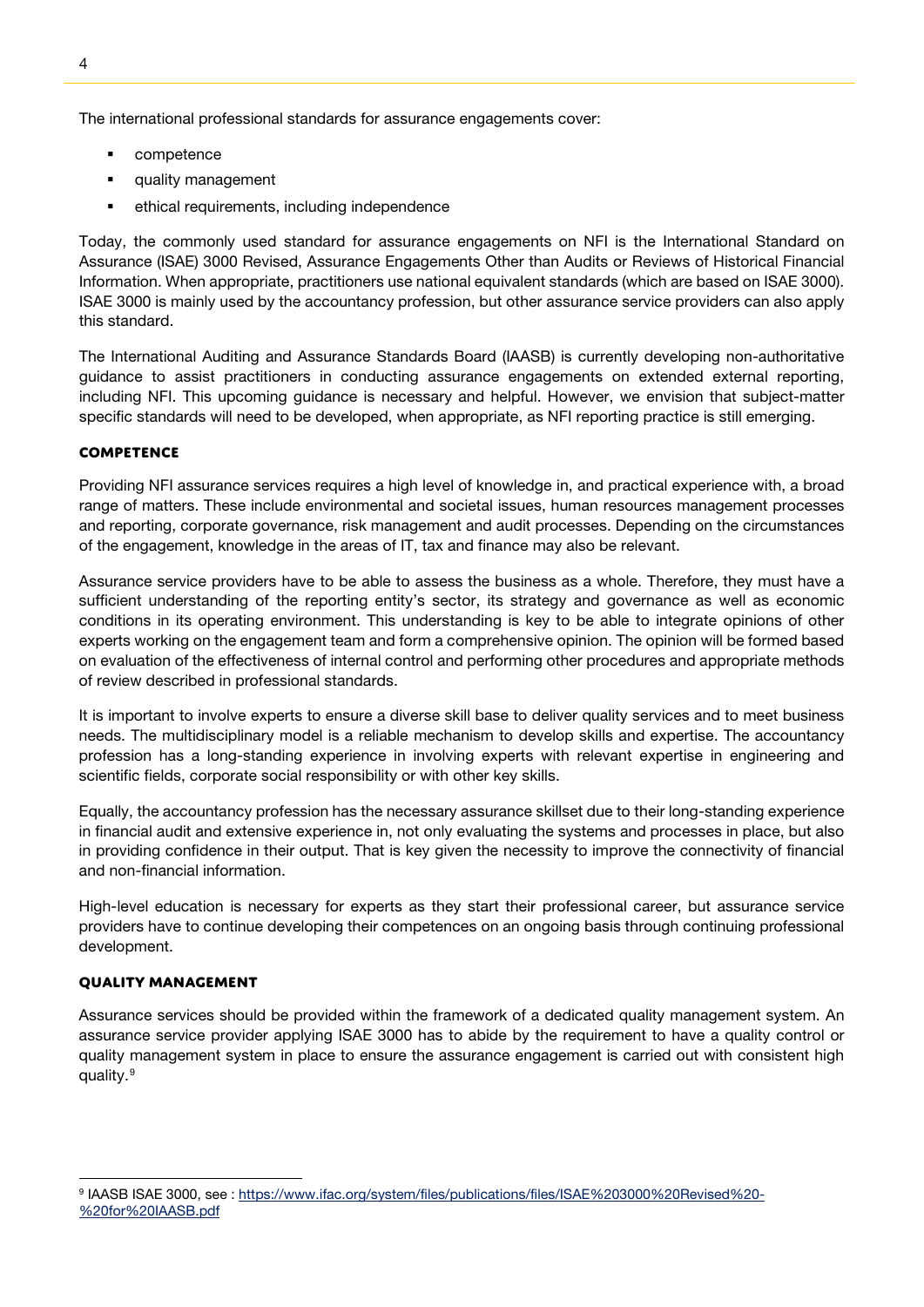ISAE 3000 specifically refers to the International Standard on Quality Control (ISQC) which sets requirements for quality systems. It is possible to abide by other quality requirements, for example, requirements that could be set out in law or regulation, but their requirements have to be as demanding as ISQC<sup>[10](#page-6-0)</sup>.

#### **Ethical requirements, including independence**

It is essential that assurance service providers abide by strong ethical principles and rules, including independence. Independence safeguards the ability to form an assurance conclusion without their professional judgement being compromised, thereby allowing the service provider to act with integrity, and exercise objectivity and professional scepticism. This is achieved by ensuring assurance providers act with integrity, objectivity, confidentiality, professional competence, and due care and professional behaviour<sup>11</sup>.

The essence of such requirements should be applied to all assurance service providers to ensure no threat to objectivity undermines the quality of the service.

The accountancy profession applies professional judgement and scepticism, with attitudes of mind that reflect a determination to do the right thing, having a responsibility to act in the public interest, and not simply to comply with a legal requirement. In particular, statutory auditors are subject to strict rules defined by EU law, such as the Audit Directive<sup>[12](#page-6-2)</sup> and the Regulation<sup>[13](#page-6-3)</sup>.

# **Public oversight of assurance service providers**

Given the growing importance of NFI to investors, but also to the public at large, public oversight of assurance service providers is necessary. It will ensure that the principles and requirements discussed above are fulfilled by the service provider. It will also add credibility to the assurance service being provided.

Such a role would better fit within the remit of existing oversight bodies by extending their current mandate. It will also help the liability regime to function properly. Given the connectivity between financial and non-financial information, it might be confusing to have different oversight mechanisms for different service providers.

# **Conclusion**

We need qualitative information to assess companies' ESG performance, to foster sustainable investment, and ultimately to achieve progress towards global sustainability. Measures are needed to ensure that, from the outset, this information is reliable and fit for purpose.

Mandating assurance is one of these measures that can strengthen confidence that NFI reporting provides the full story without cherry picking, or undue emphasis or omission of certain information.

Conditions, as highlighted in this publication, have to be fulfilled to make sure assurance services are provided with high-quality and consistency across Europe. Otherwise, we run the risk of developing non-financial reporting that will not serve the demand of stakeholders.

Professional accountants are already providing assurance on NFI in many countries and companies in Europe. They have built up knowledge and experience, mainly due to their experience in financial audit. Using this experience is key given the necessity to improve the connectivity of financial and non-financial information.

<span id="page-6-0"></span><sup>&</sup>lt;sup>10</sup> At the date of writing, the revision of ISQC is in the process of being finalised by the IAASB enhancing the robustness of firm's systems of quality control and embedding quality risk management more clearly in the requirements. The revised standard will be International Standard on Quality Management 1 (ISQM 1).

<span id="page-6-1"></span><sup>&</sup>lt;sup>11</sup> IESBA Code of Ethics, see: [https://www.ifac.org/system/files/publications/files/IESBA-Handbook-Code-of-Ethics-](https://www.ifac.org/system/files/publications/files/IESBA-Handbook-Code-of-Ethics-2018.pdf)[2018.pdf](https://www.ifac.org/system/files/publications/files/IESBA-Handbook-Code-of-Ethics-2018.pdf)

<span id="page-6-2"></span><sup>&</sup>lt;sup>12</sup> Directive 2014/56/EU of the European Parliament and of the Council of 16 April 2014, amending Directive 2006/43/EC on statutory audits of annual accounts and consolidated accounts, see: [https://eur-lex.europa.eu/legal](https://eur-lex.europa.eu/legal-content/EN/TXT/PDF/?uri=CELEX:32014L0056&from=EN)[content/EN/TXT/PDF/?uri=CELEX:32014L0056&from=EN](https://eur-lex.europa.eu/legal-content/EN/TXT/PDF/?uri=CELEX:32014L0056&from=EN)

<span id="page-6-3"></span><sup>13</sup> Regulation (EU) No 537/2014 of the European Parliament and of the Council of 16 April 2014 on specific requirements regarding statutory audit of public-interest entities and repealing Commission Decision 2005/909/EC, see[: https://eur](https://eur-lex.europa.eu/legal-content/EN/TXT/?uri=CELEX%3A32014R0537)[lex.europa.eu/legal-content/EN/TXT/?uri=CELEX%3A32014R0537](https://eur-lex.europa.eu/legal-content/EN/TXT/?uri=CELEX%3A32014R0537)

DISCLAIMER: Accountancy Europe makes every effort to ensure, but cannot guarantee, that the information in this publication is accurate and we cannot accept any liability in relation to this information. We encourage dissemination of this publication, if we are acknowledged as the source of the material and there is a hyperlink that refers to our original content. If you would like to reproduce or translate this publication, please send a request to info@accountancyeurope.eu.